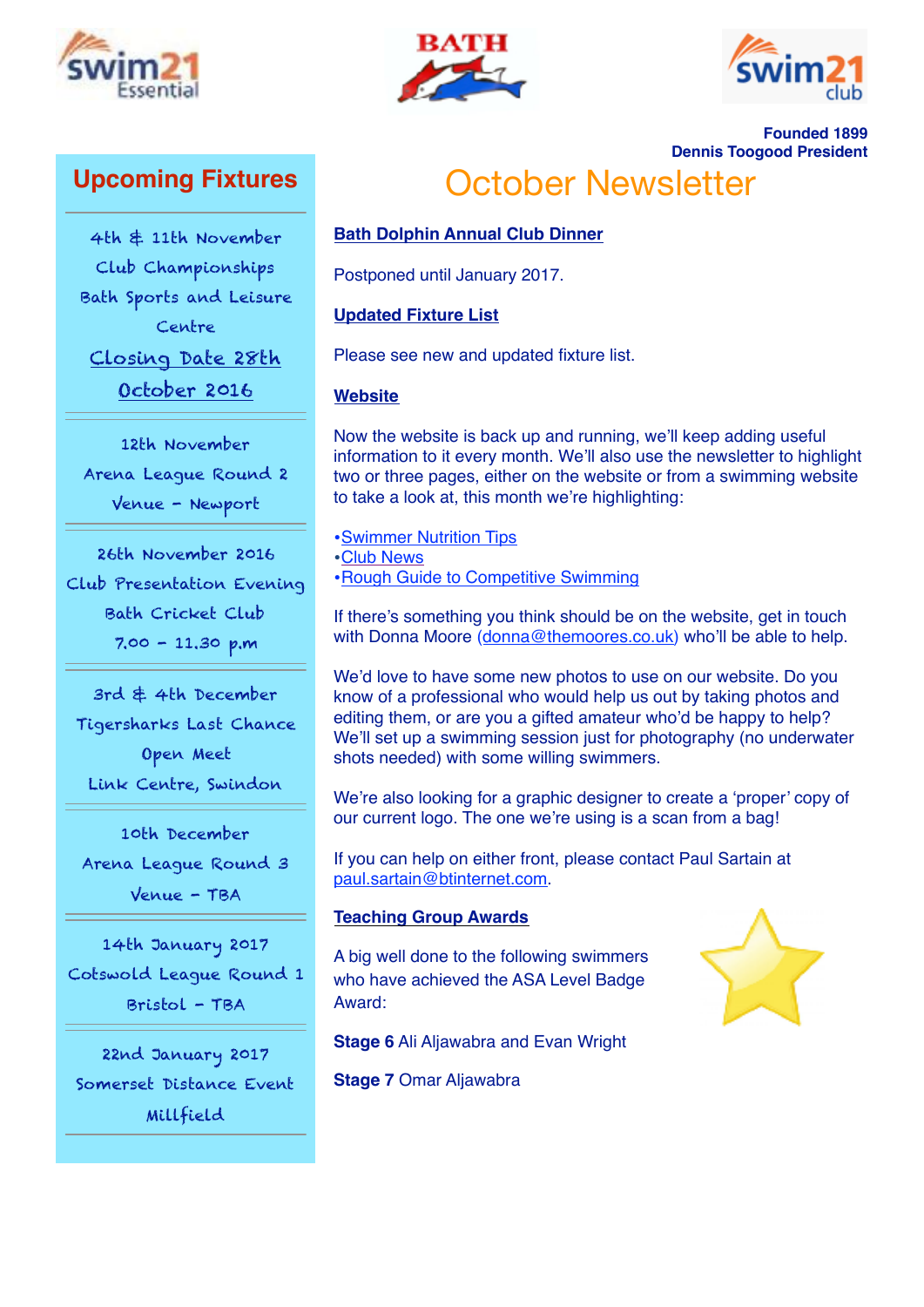





## **Club Champs 4th & 11th November - Bath Sports and Leisure Centre**

You need to enter your name on the entry sheet which are held by either your coach/teacher and/or the Bath Dolphin desk on Tuesday evenings at BSLC. **Closing date for entries is 28th October.** If you do not enter your name on one of the sheets you will not be able to swim in these championships.

All squad swimmers should enter unless you have a valid reason. Teaching Groups should enter to obtain a swimming time to assess whether suitable for squad.

#### **Tigersharks Last Chance Open Meet**

On the 3rd & 4th December 2016 BDSC is entering the above Level 3 meet which will give swimmers ranked times to participate in next years Somerset County Championships. If you wish to enter this event please visit the Swindon Tigersharks website and print off meet pack. Complete entry form manually and return to Steve, Paul or Phil with money/cheque (payable to BDSC) **no later than 25th October.**

#### **Bristol North Open Meet 2016**



## Here are a few pictures from the Bristol North Medal Winners!